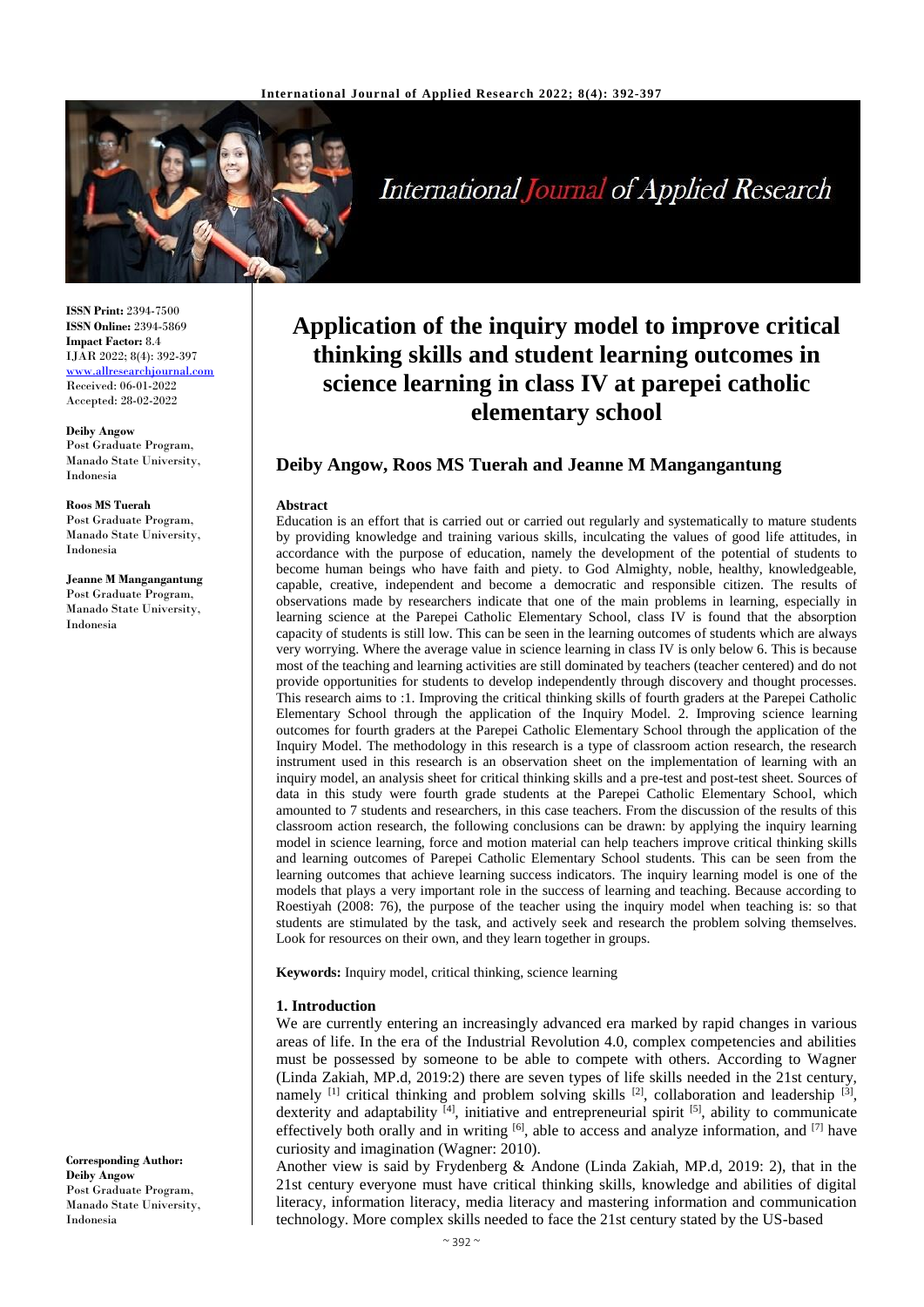Apollo Education Group, which identified ten skills needed to work in the 21st century, namely critical thinking skills, communication, leadership, collaboration, adaptability, productivity and accountability, innovation, global citizenship, ability and entrepreneurial spirit, as well as the ability to access, analyze, and synthesize information. From the view as stated above, mentioning critical thinking skills or abilities is a necessity for everyone living in the 21st century and of course in the era of the Industrial Revolution 4.0. And that means in the world of education, critical thinking skills are a necessity for students, so educators must be able to develop critical thinking skills in students.

Education is an effort that is carried out or carried out regularly and systematically to mature students by providing knowledge and training various skills, inculcating the values of good life attitudes, in accordance with the purpose of education, namely the development of the potential of students to become human beings who have faith and piety. to God Almighty, noble, healthy, knowledgeable, capable, creative, independent and become a democratic and responsible citizen (Indonesian Ministry of Education and Culture, 2004).

The purpose of education as stated in the law must be understood and realized by all segments of education so that education is directed at the goals that have been set in carrying out elementary school education activities in particular. Basic education is a basic stage in an effort to improve the quality of human resources (HR) of the nation's next generation who master science and technology in the development of the Indonesian nation and state. To improve human resources (HR) education plays a very important role. According to Buchori, (Trianto 2007:1), that a good education does not only prepare students for a profession or position, but to solve the problems they face in everyday life.

The results of observations made by researchers indicate that one of the main problems in learning, especially in learning science at the Parepei Catholic Elementary School, class IV is found that the absorption capacity of students is still low. This can be seen in the learning outcomes of students which are always very worrying. Where the average value in science learning in class IV is only below 6. This is because most of the teaching and learning activities are still dominated by teachers (teacher centered) and do not provide opportunities for students to develop independently through discovery and thought processes. Teachers have not been able to guide and improve students' critical thinking skills, due to the lack of teacher preparation in preparing learning implementation plans using learning models. Teachers tend to use the lecture method and sometimes assignments, so that children are less interested in learning. Children tend to play or go for walks, only a small percentage pay attention.

To improve the quality of education, the teaching and learning process in schools is maximized and must be supported by adequate educators. This means that teachers in education are expected to be more professional in carrying out their duties as educators and guiding students. The professional ability of teachers is very important in order to improve the quality of education. Teachers must be able to generate motivation to learn students and be able to determine the appropriate method with the material being taught. Teachers in the teaching and learning process in schools have an important role, because teachers as educators are expected to be able to present subject matter

well. Especially in science learning. Because in science learning it deals with nature systematically so that science is not only the mastery of a collection of knowledge in the form of facts, concepts or principles. But it is a process of discovery. To generate interest and attention as well as students' ways of thinking, teachers are expected to use active learning strategies in their teaching and learning activities.

One strategy for students to learn actively and think critically is the inquiry learning model. Indrawati, (Trianto 2007:134) states that learning in general will be more effective if it is carried out through learning models that include information processing clusters. This is because information processing models emphasize how a person thinks and how it impacts the ways in which information is processed. Learning using the lecture method for science subjects is certainly not relevant and will lead to verbalism for children's understanding, even though there are still many teachers who like it. They reasoned this method was easier to implement.

To overcome the teacher's habit of teaching with the lecture method, Classroom Action Research is the easiest suggestion for researching, perfecting, improving, and evaluating learning management. The inquiry learning model is intended to make the authoritarian habit of the teacher a facilitator, so that the learning process becomes more effective. It is expected that students can be trained and get used to thinking critically independently to solve problems using various settlement strategies. So that science learning in Parepei Catholic Elementary School, especially Class IV can increase so that learning outcomes are achieved. This research aims to:

- 1. Improving the critical thinking skills of fourth graders at the Parepei Catholic Elementary School through the application of the Inquiry Model.
- 2. Improving science learning outcomes for fourth graders at the Parepei Catholic Elementary School through the application of the Inquiry Model.

## **2. Literature Review**

## **2.1 Concept of Inquiry Learning Model**

Hamzah (2007:15), the main objectives of the inquiry model are: Making students go through a process of how knowledge is created. To achieve this goal, students are faced with something (problem) that is mysterious, unknown, but interesting. However, keep in mind that the problem must be based on an idea that can be found and not made up. Roestiyah (2008:76), the purpose of the teacher using the inquiry model when teaching is: "so that students are stimulated by the task, and actively seek and research the problem solving themselves. Look for resources on their own, and they learn together in groups." From some of the concepts above, it can be concluded that the inquiry learning model is a way of presenting learning that provides opportunities for students to seek or understand information that involves students' abilities to the fullest so that they can formulate their own findings confidently. Roestiyah (2008:76), the purpose of the teacher using the inquiry model when teaching is: "so that students are stimulated by the task, and actively seek and research the problem solving themselves. Look for resources on their own, and they learn together in groups."

In an effort to instill concepts in science subjects, students are not enough just to lecture. Learning will be more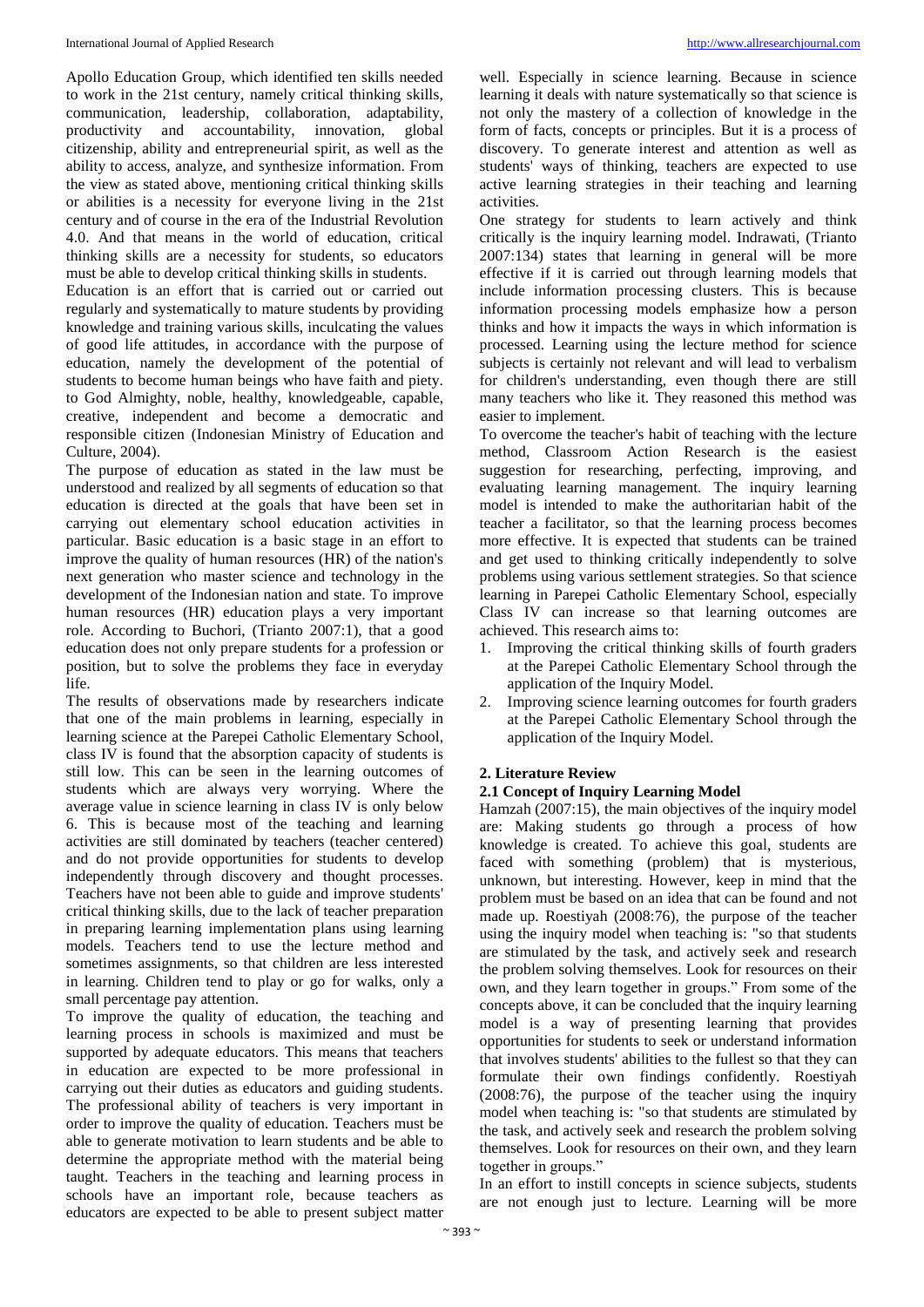meaningful if students are given the opportunity to know and be actively involved in finding concepts from facts seen from the environment with teacher guidance. Problem-based learning has clear procedures for involving students to identify problems. B Sund, (Yoki Aryana, MT *et al*, 2018:29). The working steps (syntax) of the disclosure/discovery learning model are as follows:

| Work steps                                          | <b>Teacher Activities</b>                                                                                                                                                                                                                                          | <b>Student Activities</b>                                                                                                                                                                                                                                                                                                                                                    |  |  |
|-----------------------------------------------------|--------------------------------------------------------------------------------------------------------------------------------------------------------------------------------------------------------------------------------------------------------------------|------------------------------------------------------------------------------------------------------------------------------------------------------------------------------------------------------------------------------------------------------------------------------------------------------------------------------------------------------------------------------|--|--|
|                                                     | The teacher starts learning activities by asking questions,<br>Giving stimulation recommending reading books, and other learning activities<br>that lead to the preparation of problem solving                                                                     | Students are faced with something that causes confusion, then<br>proceed not to give generalizations, so that the desire to<br>investigate themselves arises. -Stimulation in this phase<br>serves to provide conditions for learning interactions that can<br>develop and assist students in exploring the material.                                                        |  |  |
| Problem<br>Identification<br>(Problem<br>Statement) | The teacher gives students the opportunity to identify as<br>many problem agendas as possible that are relevant to the<br>lesson material, then one of them is selected and<br>formulated in the form of a hypothesis (temporary answers<br>to problem questions). | The selected problems must then be formulated in the form of<br>questions, or hypotheses, namely statements as temporary<br>answers to the questions posed                                                                                                                                                                                                                   |  |  |
| Data collection                                     | When the exploration takes place the teacher also provides<br>opportunities for students to collect as much relevant<br>information as possible to prove whether the hypothesis is<br>true or not.                                                                 | At this stage the function is to answer questions or prove<br>whether the hypothesis is true or not. Thus, students are given<br>the opportunity to collect various relevant information, read<br>literature, observe objects, interview resource persons,<br>conduct their own trials and so on.                                                                            |  |  |
| Data Processing                                     | The teacher provides guidance when students perform data<br>processing.                                                                                                                                                                                            | Data processing is an activity to process data and information<br>either through interviews, observations, and so on, then<br>interpreted. All information from reading, interviews,<br>observations, and so on, is all processed, randomized,<br>classified, tabulated, even if necessary, calculated in a certain<br>way and interpreted at a certain level of confidence. |  |  |
| Verification                                        | Verification aims that the learning process will run well<br>and creatively if the teacher provides opportunities for<br>students to find a concept, theory, rule or understanding<br>through examples that he encounters in his life.                             | Students carry out a careful examination to prove whether or<br>not the hypothesis was set earlier with alternative findings,<br>linked to the results of data processing                                                                                                                                                                                                    |  |  |
| Drawing<br>conclusions<br>generalization            | Drawing conclusions is the process of drawing a<br>conclusion that can be used as a general principle and<br>applies to all events or the same problem, taking into<br>account the results of verification.                                                        | Based on the verification results, the principles underlying the<br>generalization are formulated.                                                                                                                                                                                                                                                                           |  |  |

*Source***:** Yoki Aryana, MT dkk, 2018

### **2.2 Concept of Critical Thinking Ability of Science Subject Learning Outcomes**

Critical thinking is an inseparable series of characteristics with one another. Every argument, claim or evidence must be analyzed which conclusion is either by inductive or deductive reasoning. From these conclusions can be assessed or evaluated so that it will produce a decision or a problem solving. Cece Wijaya (Linda Zakiah and Dr Ika Lestari 2019: 10) who mentions the characteristics of critical thinking, which are as follows:

- a. Know in detail the parts of the decision;
- b. Good at detecting problems;
- c. Able to distinguish fact from fiction or opinion;
- d. Can distinguish between constructive and destructive criticism;
- e. Able to identify the attributes of humans, places, and objects, such as in the nature, shape, form, and others;
- f. Able to list all possible consequences or alternatives to solving problems, ideas and situations;
- g. Able to make sequential relationships between one problem and another;
- h. Able to draw generalization conclusions from the data that is already available with the data obtained in the field;
- i. Able to make predictions from available information;
- j. Be able to distinguish between false and correct conclusions from the information received;
- k. Able to draw conclusions from existing and selected data.

According to Marzano (Herman Anis: 2022) there are 14 indicators of critical thinking, namely: a) looking for clarity of problems b) looking for reasons, namely looking for their own thoughts c) trying to get as much information as possible from other sources d) using and mentioning reliable sources e) paying attention to the overall situation f) trying to be consistent with the main problem g) sticking to the basis of the problem h) looking for alternatives i) openminded i.e. speaking concretely j) taking sufficient reasons k) seeking decisions as carefully as possible l) solving problems regularly / using clear language m) use critical thinking skills n) sensitive to feelings and level of knowledge.

Sukmadinanta (2005:102) suggests "Learning outcomes are the realization or expansion of a person's potential skills or capacities". Mulyani Sumantri, *et al.* (2007: 213) "Learning outcomes are changes in behavior that are relatively permanent in a person as a result of a person's interaction with their environment." Furthermore, Aswani (Zainul 2004:72) "Learning outcomes are changes in behavior obtained by learners after experiencing learning activities. ". Some previous research that can be used as a reference include:

1. Classroom action research by Ventri Adetia Jumintri (2019:1) entitled "Application of the Inquiry Model in Improving Critical Thinking and Science Learning Outcomes" concludes that after carrying out research and data analysis, the conclusion of this study shows that the Inquiry Model can improve thinking critical and science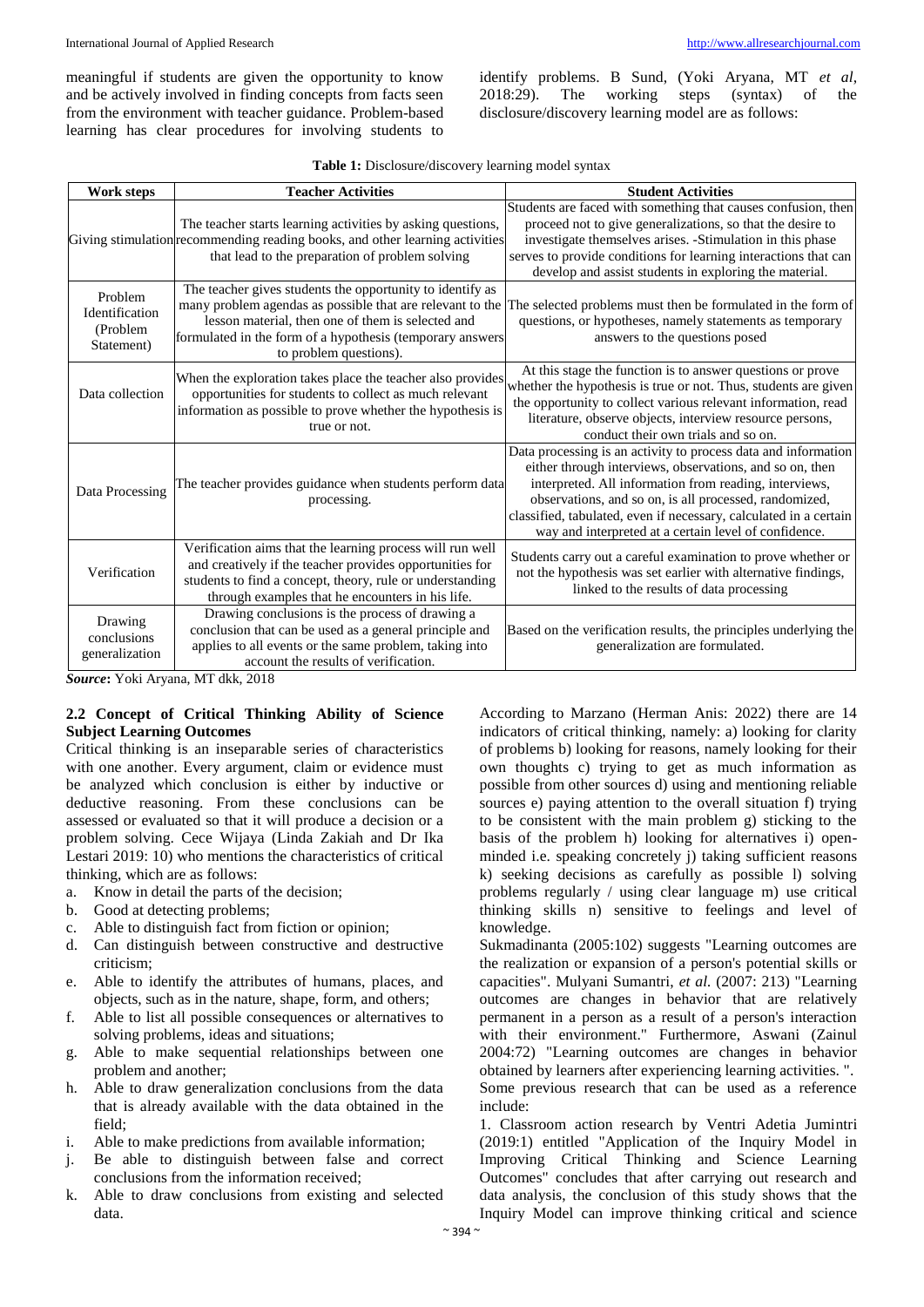learning outcomes of fourth grade students of SD Negeri 56 Kaur. The increase can be seen from the average score of students on the initial test/assessment, namely (53) which falls into the "Less" category; and the average score of students in the third cycle of the test/assessment is (65.88). It means that during the process of giving action for three cycles, students experienced an increase of (12.88) points. The improvement that is more important is the changes that occur in the learning atmosphere of students in the classroom, especially regarding: attitudes, learning motivation, and student interactions in class. During the action process, the learning atmosphere becomes more active, students reduce undisciplined actions such as chatting in class, students seem more enthusiastic and happy to follow lessons, and in group activities they can participate more actively and contribute to problem solving in their groups.

2. Classroom action research by Agustina Niki Safitri (2018:1) entitled "The Influence of the Inquiry Learning Model on Learning Outcomes and Thinking Skills of Class IV Students of Science Content About Plant Morphology at SDN Deresan" concludes that the inquiry learning model affects critical thinking skills and learning outcomes of fourth graders on science content about plant morphology at SDN Deresan. The results of the analysis of research data answer the research hypothesis.

The hypothesis in this study is: if learning science by applying the inquiry model, it can improve critical thinking skills and student learning outcomes.

### **3. Research Method**

This The methodology in the research is a type of classroom action research at the Parepei Catholic Elementary School. Classroom action research is described as a dynamic process covering aspects of planning, action, action implementation, observation and reflection which are sequential steps in one cycle that are related to the next cycle. The implementation of this classroom action research is described in the form of an action spiral that refers to the Kemmis and Mc Taggart model (Zainal Aqip 2007:31). Sources of data in this study were fourth grade students at the Parepei Catholic Elementary School, which amounted to 7 students and researchers, in this case teachers.

The subjects of the research were all fourth graders at the Parepei Catholic Elementary School who received science subject matter for the 2021/2022 academic year with a total of 7 students, consisting of 4 boys and 3 girls. Sources of data in this study were fourth grade students at the Parepei Catholic Elementary School, which amounted to 7 students and researchers, in this case teachers. The types of data in this study are student learning outcomes obtained through observation data on learning activities, analysis of critical thinking skills obtained from LKPD results that have been adjusted to the scores of each critical thinking indicator, as well as pre-test and post-test data that have been analyzed. G. Data analysis techniques.The Ministry of Education and Culture (1995) states that the individual's absorption capacity has completed learning if it reaches 65% with 6.5 while for the absorption power of the group is complete if it has reached 85% of students who have achieved absorption 8.5. For the level of student learning outcomes, it is stated with a score of 0-100. The type of data presented by the criteria and measures of success in the assessment of this class action is 70% individual complete learning or a score of 7.0 and for classical complete learning 85% of the total number of students who obtained a score of 7.0 (achieved a score of 70).

### **4. Result and Discussion**

This classroom action research was conducted at the Parepei Catholic Elementary School, having its address at Parepei Village, Remboken District, Minahasa Regency. The subjects are fourth grade students with a total of 7 students, consisting of 4 males and 3 females with heterogeneous academic abilities. At the first meeting there were 7 students present, the second meeting 7 people, and the third meeting 7 people. At the time of the final exam, there were 7 people present. The implementation of the action was carried out in three cycles using an inquiry approach. The schedule of learning activities is carried out according to the lesson schedule at school. This is done so that learning runs effectively so that students can receive lessons well and do not interfere with other lesson hours. Each cycle discusses different material but still has one theme, namely force and motion. The series of activities for each cycle in classroom action research consists of planning, implementing, observing, and reflecting.

After the action was taken and observed by the observer, in this case the fourth grade teacher, the following things were found:

### **1) Pre-test and post test results**

Science learning outcomes of students by conducting pretest and post-test on the material of various styles, consisting of 10 multiple choice questions. The results are as follows:

**Table 2:** Learning Outcomes of Science Pre-Test Cycle III

|   |           |   | <b>Hasil Test</b><br>No Student M/F Correct Wrong Score |   |   |    | <b>Test Result Description</b> |
|---|-----------|---|---------------------------------------------------------|---|---|----|--------------------------------|
|   |           |   |                                                         |   |   |    |                                |
|   | Student 1 | М |                                                         |   |   | 70 | Finished                       |
| 2 | Student 2 | М |                                                         |   | 6 | 60 | <b>Not Finished</b>            |
| 3 | Student 3 | М |                                                         |   | 6 | 60 | Not Finished                   |
| 4 | Student 4 | M |                                                         | 2 | 8 | 80 | Finished                       |
| 5 | Student 5 | F |                                                         | 3 |   | 70 | Finished                       |
| 6 | Student 6 | F |                                                         | 3 |   | 70 | Finished                       |
|   | Student 7 | F |                                                         | 2 |   | 80 | Finished                       |

The number of participants taking the test was 7 students. Those who completed were 5 students and those who did not completed were 2 students. The percentage of participants who finished studying was 71.42%, who had not finished was 28.58%

**Table 3:** Learning Outcomes of Science Post Test Cycle III

|               |               |   | <b>Hasil Test</b><br>No Student M/F Correct Wrong Score |   |   |    | <b>Test Result Description</b> |  |
|---------------|---------------|---|---------------------------------------------------------|---|---|----|--------------------------------|--|
|               |               |   |                                                         |   |   |    |                                |  |
|               | Student 1     | M |                                                         |   |   | 80 | Finished                       |  |
|               | 2 Student 2 M |   |                                                         |   |   | 70 | Finished                       |  |
| $\mathcal{R}$ | Student 3 M   |   | 8                                                       | 2 | 8 | 80 | Finished                       |  |
| 4             | Student 4 M   |   |                                                         |   | 6 | 60 | <b>Not Finished</b>            |  |
| 5             | Student 5     | F |                                                         |   | 9 | 90 | Finished                       |  |
| 6             | Student 6     | F |                                                         | 3 |   | 70 | Finished                       |  |
|               | Student 7     | F |                                                         |   | 9 | 90 | Finished                       |  |

The number of participants taking the test was 7 students. Those who completed were 6 students and those who did not completed were 1 student. The percentage of participants who finished studying was 71.42%, those who had not finished were 28.58%.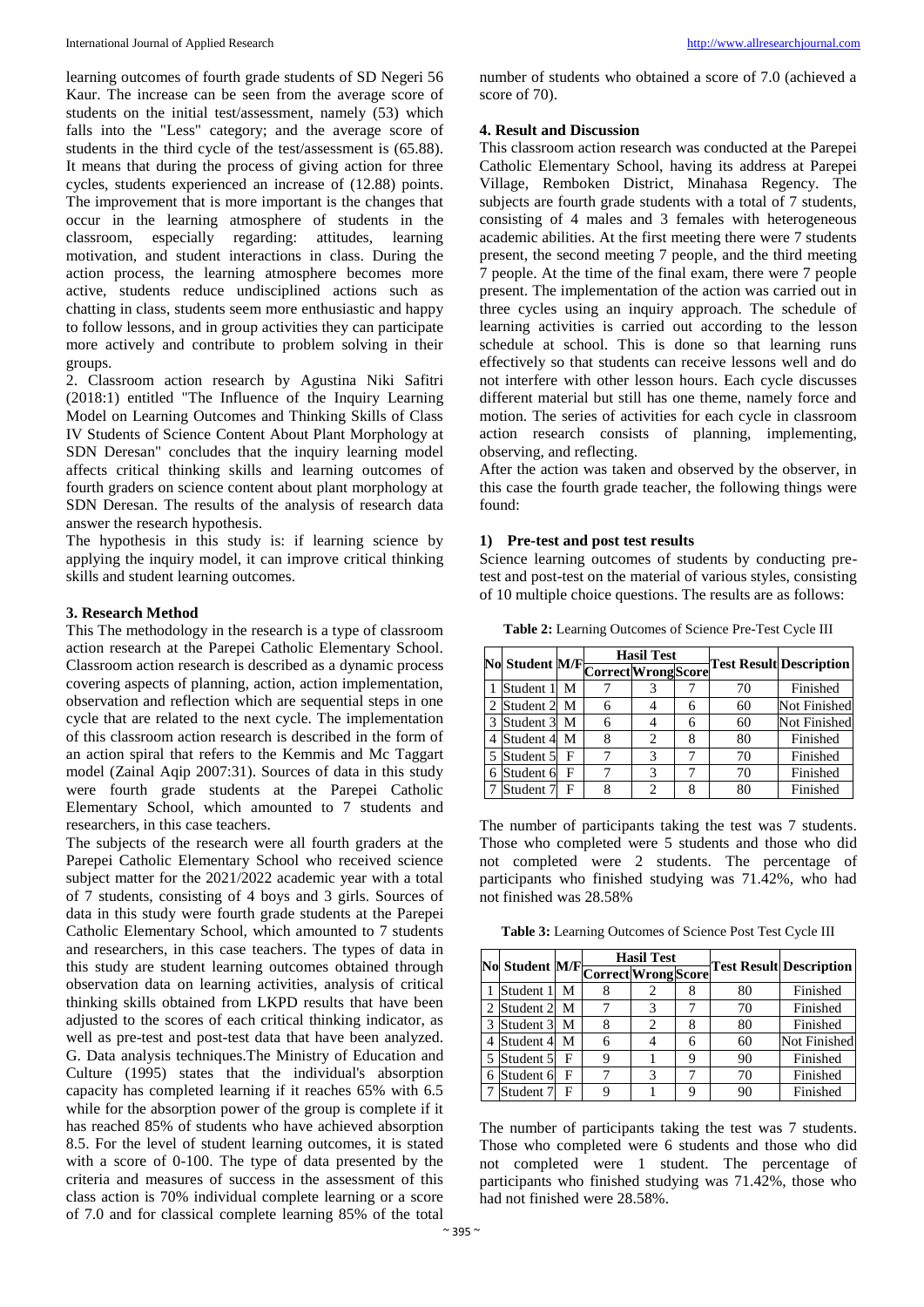**Table 4:** Average percentage of pre-test and post test

|                 | Jumlah        |                                                        | <b>Not</b> | Percentage |        |  |
|-----------------|---------------|--------------------------------------------------------|------------|------------|--------|--|
| <b>Activity</b> | Peserta Didik | $\mathcal{L}_{\text{L}}$ [Finished] Finished Finished] |            |            |        |  |
| Pre test        |               |                                                        |            | 71.42%     | 28,58% |  |
| Post test       |               |                                                        |            | 85.71%     | 14.29% |  |

Based on the data obtained there is an increase in value after the action. The number of students who completed the pretest was 5 students, then after the post-test rose to 6 students.

Based on the existing data, students' critical thinking skills, indicators of critical thinking skills with the criteria of identifying or formulating questions, finding similarities and

differences, answering questions why, providing answers to factual questions, and researching occupy the highest level of 85.71%. The number of presentations is still categorized as good. This can be interpreted that there is an increase in students' critical thinking skills in dealing with a problem in science learning. Based on the observation sheet on the implementation of learning in cycle III filled with observers during the learning activities, the results showed that in general the learning activities carried out by the teacher had run smoothly. The teacher had mastered the steps of learning the inquiry model. Students are also enthusiastic in following lessons and there are no behavioral deviations. Students are seen to be active in learning activities.

| <b>Table 5:</b> Comparison of pre test and post test cycles I, II, III |  |  |  |  |  |  |  |
|------------------------------------------------------------------------|--|--|--|--|--|--|--|
|------------------------------------------------------------------------|--|--|--|--|--|--|--|

|                |                |     | <b>Result</b> |          |     |        |              |        |                    |
|----------------|----------------|-----|---------------|----------|-----|--------|--------------|--------|--------------------|
| No             | <b>Student</b> | M/F |               | Pre test |     |        | Post test    |        | <b>Description</b> |
|                |                |     |               | П        | Ш   |        | $\mathbf{I}$ | Ш      |                    |
|                | Student 1      | M   | 50            | 60       | 70  | 50     | 70           | 80     | Finished           |
| 2              | Student 2      | М   | 40            | 50       | 60  | 50     | 70           | 70     | Finished           |
| 3              | Student 3      | М   | 50            | 60       | 60  | 60     | 60           | 80     | Finished           |
| $\overline{4}$ | Student 4      | М   | 60            | 60       | 80  | 70     | 70           | 60     | Not Finished       |
| 5              | Student 5      | F   | 70            | 70       | 70  | 70     | 80           | 90     | Finished           |
| 6              | Student 6      | F   | 60            | 70       | 70  | 70     | 70           | 70     | Finished           |
|                | Student 7      | F   | 80            | 80       | 80  | 80     | 90           | 90     | Finished           |
|                | Result         |     | 410           | 450      | 490 | 450    | 510          | 540    | 85.71%             |
|                | Average        |     | 58,57%        | 64,29%   | 70% | 64,29% | 72,85%       | 77,14% |                    |

Based on the data obtained, there was an increase in the results of pre-test and post-test from cycle I to cycle II and to cycle III. Pre-test cycle I showed a percentage of 58.57%, then the second cycle rose to 64.29% and the third cycle to 70%. Post test cycle I 64.29%, cycle II 72.85% and cycle III 77.14%. there is an increase in the assessment criteria which were originally in cycle I, now quite good. Based on the results of the research in the third cycle, there were 85.71% of students who had achieved the indicators of success. For this reason, this research can be stopped until the third cycle and is not continued again, but there are still 14.29% of students who have not completed, therefore enrichment / remedial can be done in the form of assignments such as practices, products, and projects.

#### **5. Conclussion**

From the discussion of the results of this classroom action research, the following conclusions can be drawn: by applying the inquiry learning model in science learning, force and motion material can help teachers improve critical thinking skills and learning outcomes of Parepei Catholic Elementary School students. This can be seen from the learning outcomes that achieve learning success indicators.

The inquiry learning model is one of the models that plays a very important role in the success of learning and teaching. Because according to Roestiyah (2008: 76), the purpose of the teacher using the inquiry model when teaching is: so that students are stimulated by the task, and actively seek and research the problem solving themselves. Look for resources on their own, and they learn together in groups.

#### **6. References**

1. Anis Herman. Indikator Berpikir Kritis Menurut Ahli. Diakses dari alamat. 2022. https://hermananis.com/indikator-berpikir-kritismenurut-ahli-seperti-ennis-marzano-glaser-dan-lainnya pada tanggal 12 Pebruari 2022.

- 2. Dimyati dan Mudjiono. Belajar dan Pembelajaran. Rineka Cipta. Jakarta, 2002.
- 3. Haryanto. Sains untuk SD Kelas VI. Erlangga. Jakarta, 2002.
- 4. Lida Zakiah M, Pd dan, Dr. Ika Lestari S, Pd, M. Si. Berpikir Kritis Dalam Konteks Pembelajaran. Erzatama Karya Abadi. Bogor, 2019.
- 5. Mulyani Sumantri dan Johan Permana, 1998 / 1999. Strategi Belajar Mengajar.
- 6. Depdikbud Dirjen Pendidikan Tinggi. Jakarta.
- 7. Mahmud Achmad, 2008. Model Pembelajaran Inovatif. Media Persada. Jakarta
- 8. Mulyani Sumantri dan Johar Permana. 1999. Strategi Pembelajaran. Direktorat Jendral Pendidikan Tinggi. Jakarta
- 9. Mulyani Sumantri,dkk. Perkembangan Peserta didik. Direktorat Jendral Pendidikan Tinggi. Jakarta, 2007.
- 10. Max Darsono, 200. Belajar dan Pembelajaran. IKIP Semarang Press. Semarang.
- 11. Nana Sudjana. Penilaian Hasil Proses Belajar Mengajar.PT Remaja Rosdakarya. Bandung, 2000.
- 12. Oemar Hamalik. Proses Belajar Mengajar. Bumi Aksara. Bandung, 2001.
- 13.Roestyah NK. Strategi Belajar Mengajar. Rineka Cipta. Jakarta, 2008.
- 14.Rusman. Model-model Pembelajaran Mengembangkan Profesionalisme Guru. Rajawali Pers. Jakarta, 2012.
- 15. Subino dkk. Buku Panduan Evaluasi Belajar untuk Sekolah Lanjutan Umum, Depdikbud. Jakarta, 1982.
- 16. Sukmadinata. Hasil Belajar. Erlangga. Semarang, 2005.
- 17. Slamet. Belajar dan Faktor-faktor yang Mempengaruhinya. Rineka Cipta. Jakarta, 2003.